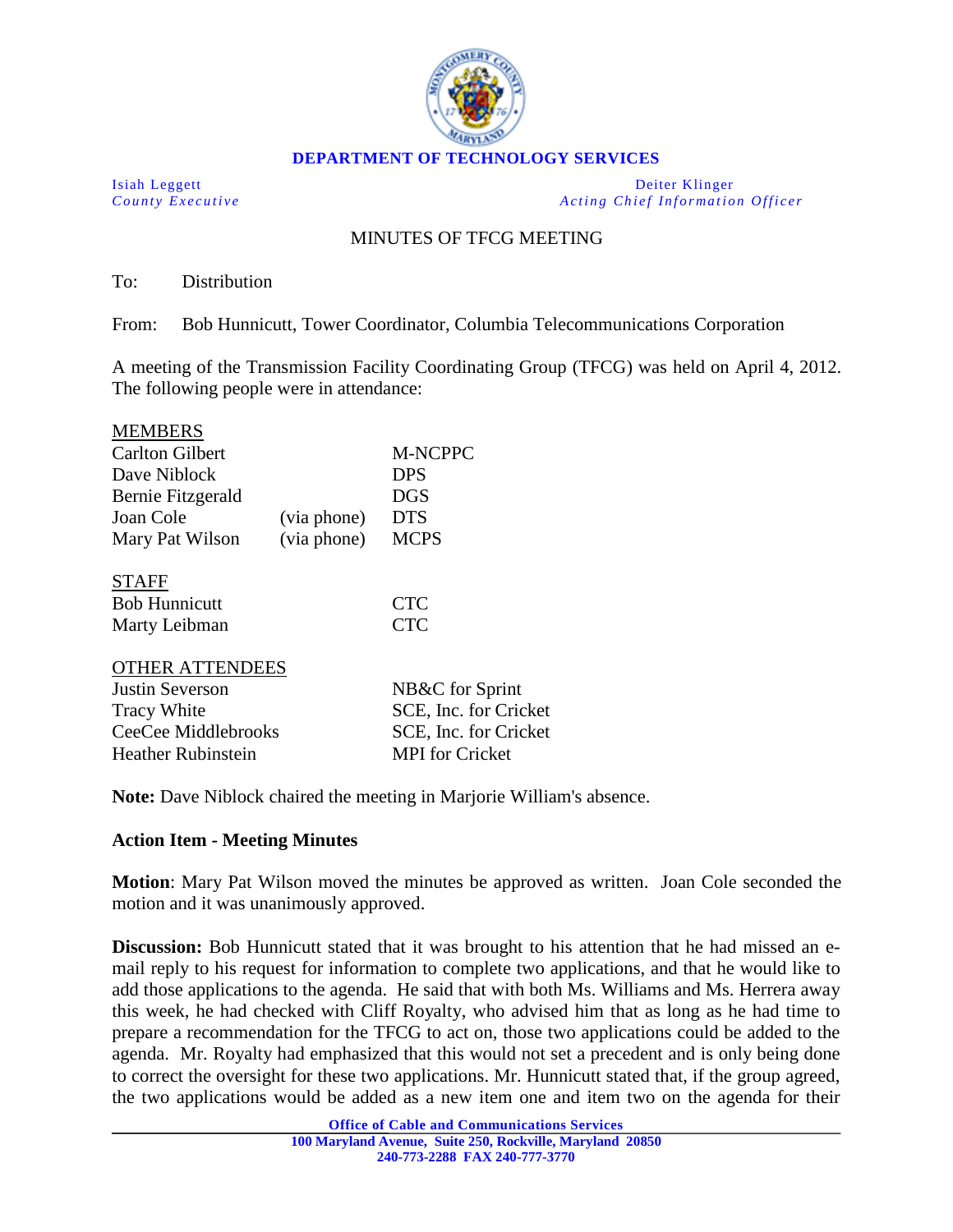Minutes of TFCG Meeting Held April 4, 2012 Page 2 of 3

review and action. He distributed copies of the applications and the Tower Coordinator's Recommendations for both of the applications.

Dave Niblock noted that they are two minor modification applications from Sprint to modify antennas at an existing site. Mary Pat Wilson said she would abstain from voting on those two items as she had not seen them. In response to her request, Mr. Hunnicutt said he would send her copies.

## **Action Item – Consent Agenda Applications:**

Sprint application to replace six antennas with six 72"-high panel antennas and two, 2'-wide dish antennas at the 175' level on a 180'-high monopole on Burtonsville VFD property at 15430 Old Columbia Pike in Burtonsville (Application #201203-05). *Minor Modification*

Sprint application to replace six antennas with three 72"-high panel antennas at the 72' level on the penthouse walls of a 57'-high apartment building on Montgomery Towers, LLC property at 415 Silver Spring Avenue in Silver Spring (Application #201203-06). *Minor Modification*

Cricket application to attach three 72"-high panel antennas on the penthouse walls at the 190' level atop a 166'-high apartment building on The Point LTD property at 11215 Oak Leaf Drive in Silver Spring (Application #201204-03). *Co-location*

Cricket application to attach three 72"-high panel antennas at the 178' and 184' levels atop a 160' high residential condominium building on Parkside Plaza Condos property at 9039 Sligo Creek Parkway in Silver Spring (Application #201204-04). *Co-location*

Cricket application to attach three 72"-high panel antennas at the 92' level atop a 68'-high office building on Knowles Associates LLC property at 10400 Connecticut Avenue in Kensington (Application #201204-05). *Co-location*

Cricket application to attach three 48"-high panel antennas at the 120' level on a 140'-high monopole on Public Storage LP property at 12355 Prosperity Drive in Silver Spring (Application #201204-06). *Co-location*

Sprint application to attach three 72"-high panel antennas at the 186' level atop a stairwell atop a multi-story apartment building on Stellar GT TIC, LLC property at 8750 Georgia Avenue in Silver Spring (Application #201204-07). *Co-location*

Comtech EF Data Corporation application to attach four dish antennas, 71", 94", 47" and 34" wide, at the 30' level atop a 20'-high office building on First Potomac property at 20430 Century Boulevard in Germantown (Application #201204-08). *Co-location*

Sprint application to replace six antennas with three 72"-high panel antennas at the 193' level on a 193'-high monopole on Weitzer property at 14705 Sugarland Road in Poolesville (Application #201204-09). *Minor Modification*